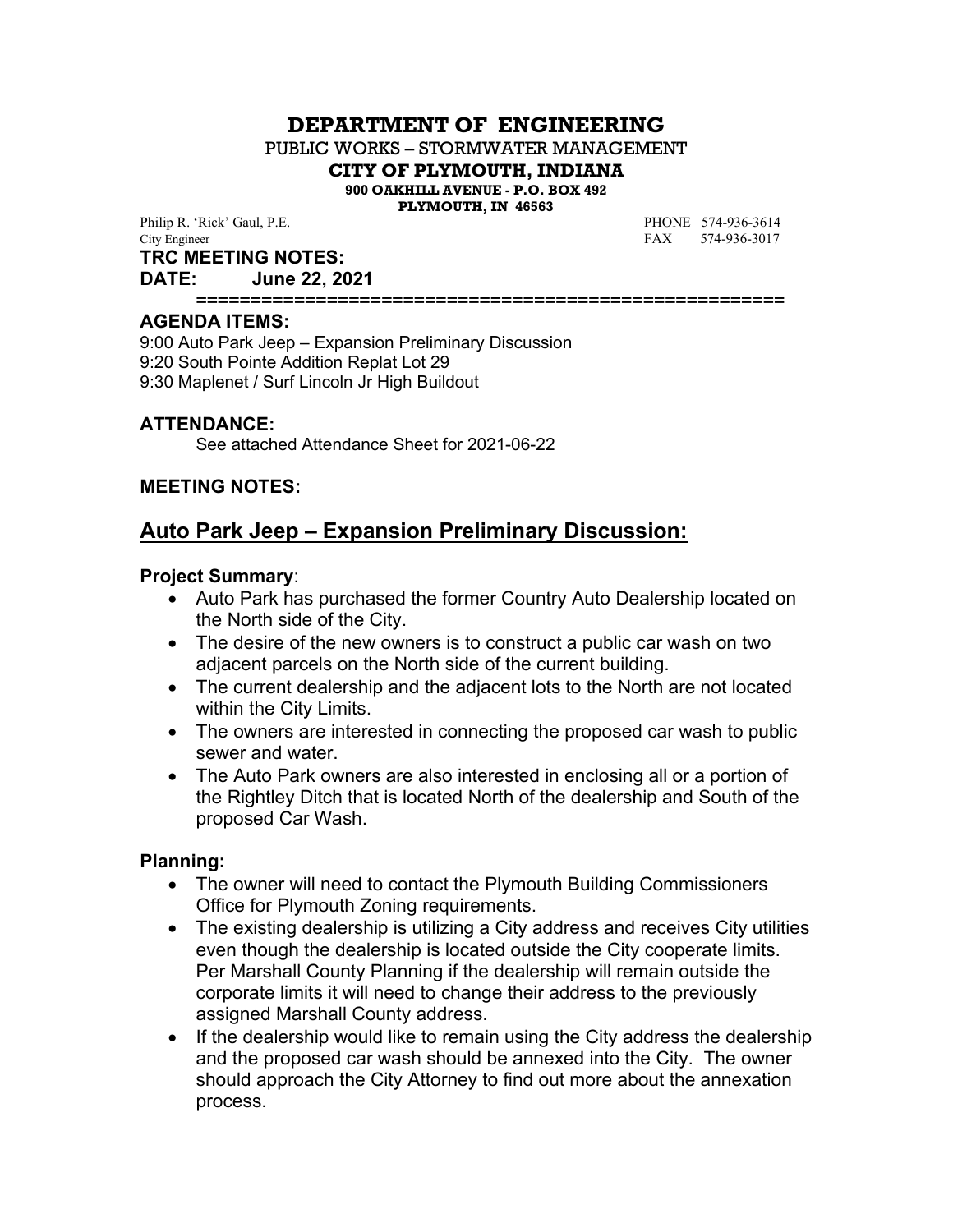- It was suggested that the multiple parcels be combined into one or two parcels. See Ralph for more information.
- Front yard setback 30', Rear yard setback 20', Side yard setback 20'.
- Lot coverage is restricted to 70% lot coverage.
- The proposed car wash site falls within the Airport Overlay Zoning Area. Refer to the Plymouth Zoning Ordinance for overlay requirements.

#### **Emergency Services:**

• Nothing was addressed.

#### **Transportation:**

- The proposed car wash will receive a new entrance / exit driveway off of Michigan Road. Permit required.
- The 3 driveways entering / exiting onto Michigan Road from the existing dealership will be eliminated and a new, more accommodating, driveway will be added. Permit required.

#### **Utilities:**

- Dan Sellers indicated the proposed carwash is interested in reclaiming and reusing a portion of their wash water.
- The existing dealership is currently connected to municipal water and sewer. Water and sewer connections to the proposed car wash will have to be done by extending the private utilities from the existing dealership. A grinder pump may be required.
- Water service to the dealership is supplied by crossing Key Banks property. It is unknown if there is an easement around the utility services.
- There is a 6" diameter fire service and a 1" domestic water service supplying the building.
- The owners engineer will need to determine the demand the car wash will have and will need to determine the size of services the buildout will need.
- Private services can be installed by directional boring place on private property. Permission will need to be obtained from the Marshall County Drainage Board to place utilities in the area of the County drain.
- Water supply valving shall be installed so each building can be isolated.

## **Drainage:**

- A drainage plan is required when adding additional hard surface of 4,000 square feet or above.
- A Storm Water Pollution Prevention Plan (SWPPP) is required if an 1 acre or more will be disturbed.
- Dan Sellers indicated the proposed car wash will be constructed within a flood plain.
- Since there is existing work with the Marshall County Surveyor, and the parcels are located outside the Plymouth Corporate limits, the drainage plan will be submitted to the Marshall County Surveyors Office. The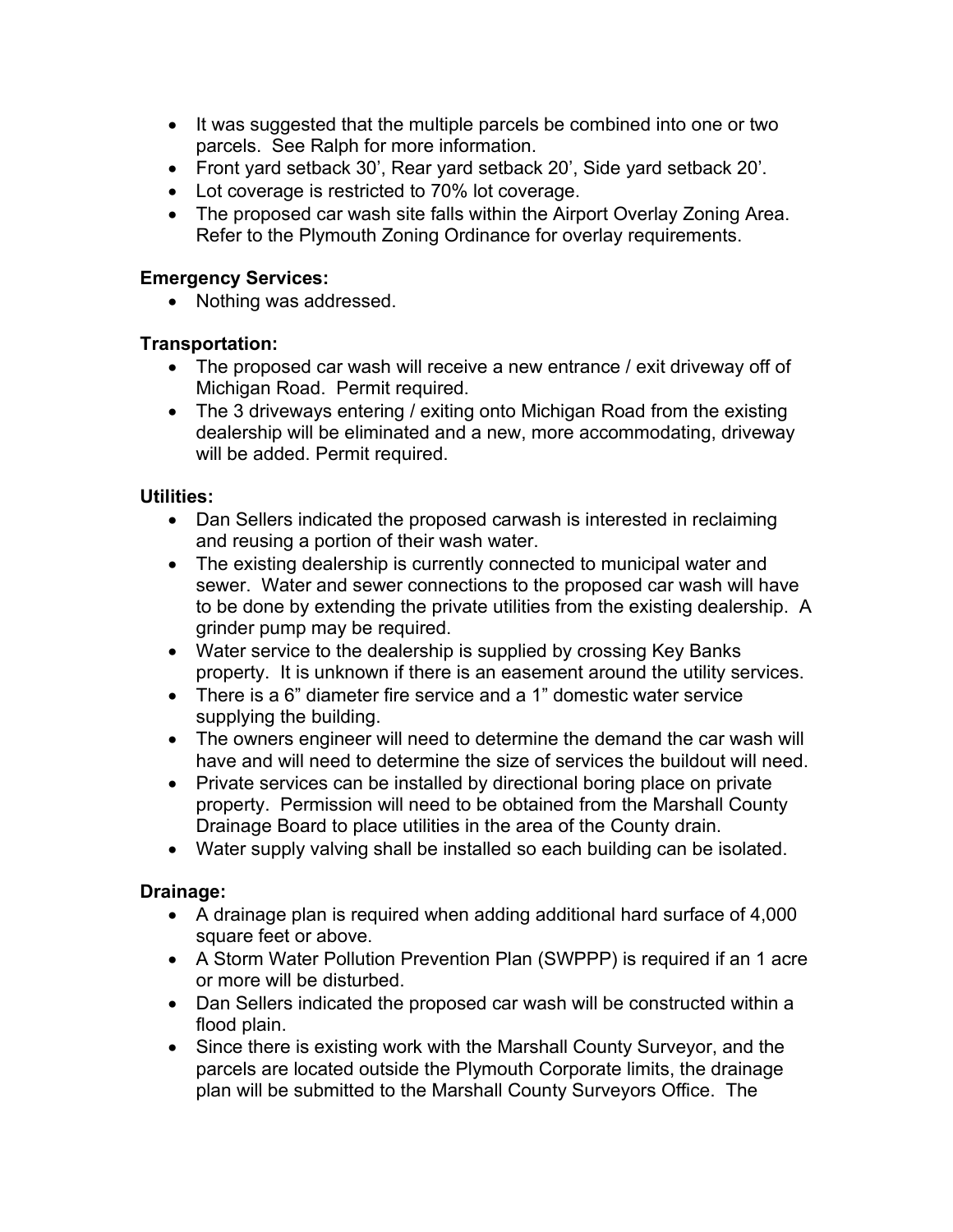SWPPP is to be submitted to the Marshall County Soil and Water Conservation District.

# **General:**

 $\bullet$ 

# **South Pointe Addition Replat Lot 29:**

# **Project Summary**:

- The replat involves Lots 28, 29, 30, 31, & 32
- The owners of lots 28 & 30 will purchase lot 29 and divide it.
- The presented Subdivision Replat Application (PC-2021-05) does not mention Lots 31 & 32.
- The owner of lot 32 will be reducing their lot by approximately 1' to allow the owners of lot 31, Kraig & Betty Blackman, the ability to increase their lot width. The Blackmans expressed concern regarding the double staking at the property.

## **Planning:**

- By reducing the width of lot 32 by an approximately 1' the existing shed that is located on lot 32 will be approximately 0.5' from the property line with the overhang of the shed hanging over the property line onto lot 31.
- Ralph will do research but it does not appear a building permit was obtained to build the shed on 32.
- A question was raised if the Board of Zoning Appeals will require the shed to be relocated further away from the property line to the south.
- Any maintenance to the north side of the shed located on lot 32 will require permission from the owner of lot 31 to enter upon their property.

## **Emergency Services:**

• Nothing was addressed.

## **Transportation:**

• Nothing was addressed.

## **Utilities:**

• No City services are located within the area.

## **Drainage:**

Drainage will be handled by Marshall County.

## **General:**

 $\bullet$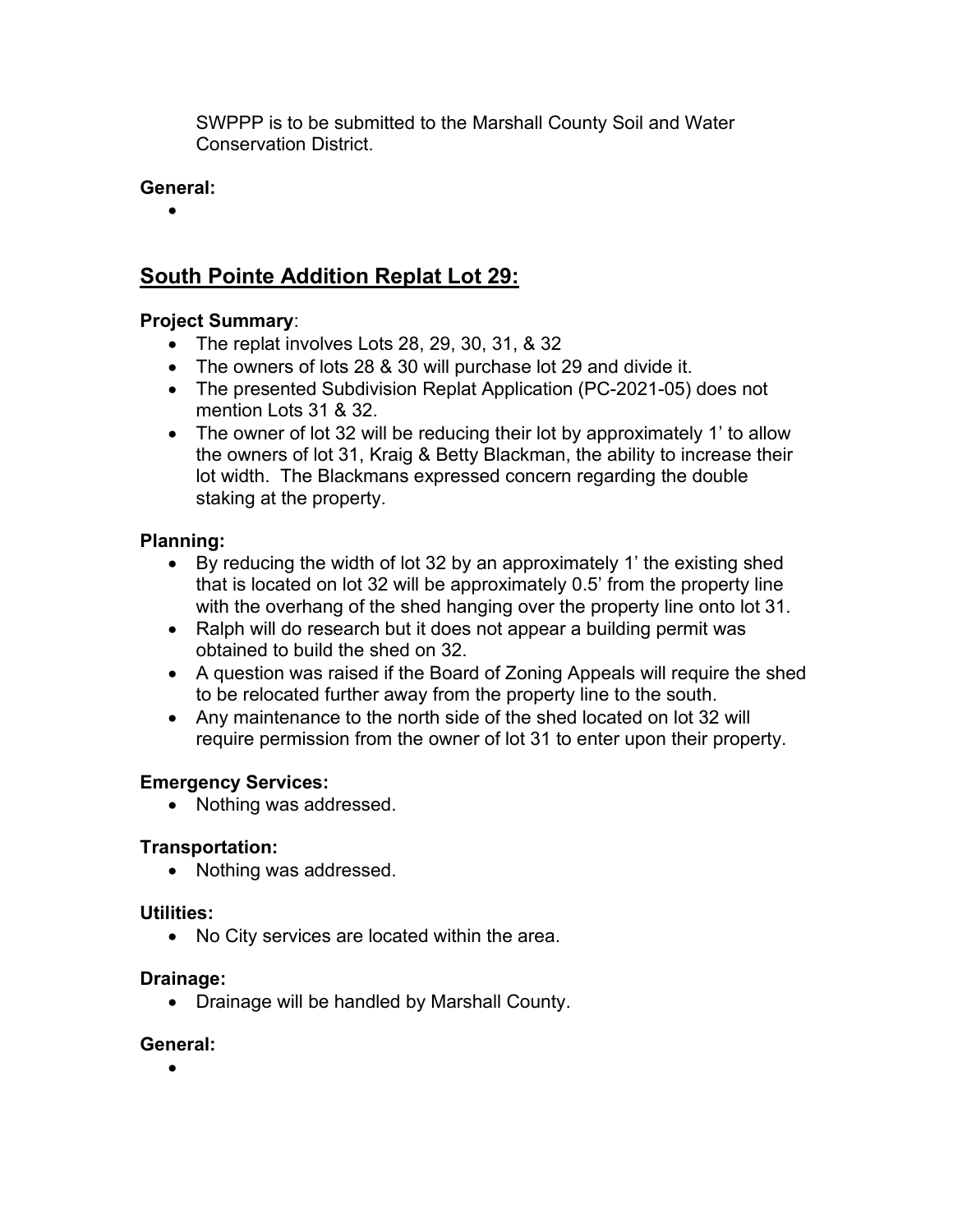# **Maplenet / Surf Lincoln Jr High Buildout:**

# **Project Summary**:

- Surf Broadband Solutions, also known at Surf Air & Maplenet, is interested in installing fiber within select areas in and around the City of Plymouth.
- The proposed fiber installation will take place along City streets and within alleyways.
- The buildout will utilize the recently installed school fiber installation as their backbone.

## **Planning:**

• The Board of Works and Safety will potentially have questions / concerns regarding the placement of the proposed installation within the public rightof-way.

## **Emergency Services:**

• Nothing was addressed.

#### **Transportation:**

• With many of the handholes and/or connection points "Flower Pots" being proposed to be located on both sides of an alley or street the risk for damage to a handhole and/or a connection point is very likely during snow removal or general maintenance.

## **Utilities:**

- The continued underground installations within the public right-of-way are creating problems when it comes to the repair or expansion of public sewer & water utilities. This typically comes at an increased cost.
- It was noted that locates should be performed and the site visited prior to the design phase to ensure the proposed route location can be achieved.
- Changes made in the field at the time of installation have placed installations too close, or on top of, existing public utilities making changes and/or repairs to public utilities challenging.
- City personnel asked, why the proposed installation did not consider using existing power poles. Surf Broadband Solution does not want to place their installation on the power poles due to the weather exposure and the pole rental cost.
- Services to potential customers will be installed at the same time the main fiber is installed.
- Maplenet / Surf Broadband uses fiberglass traffic rated handholes in lieu of the concrete handhole structure with steel lids as preferred by the City because of cost.

## **Drainage:**

• Nothing was addressed.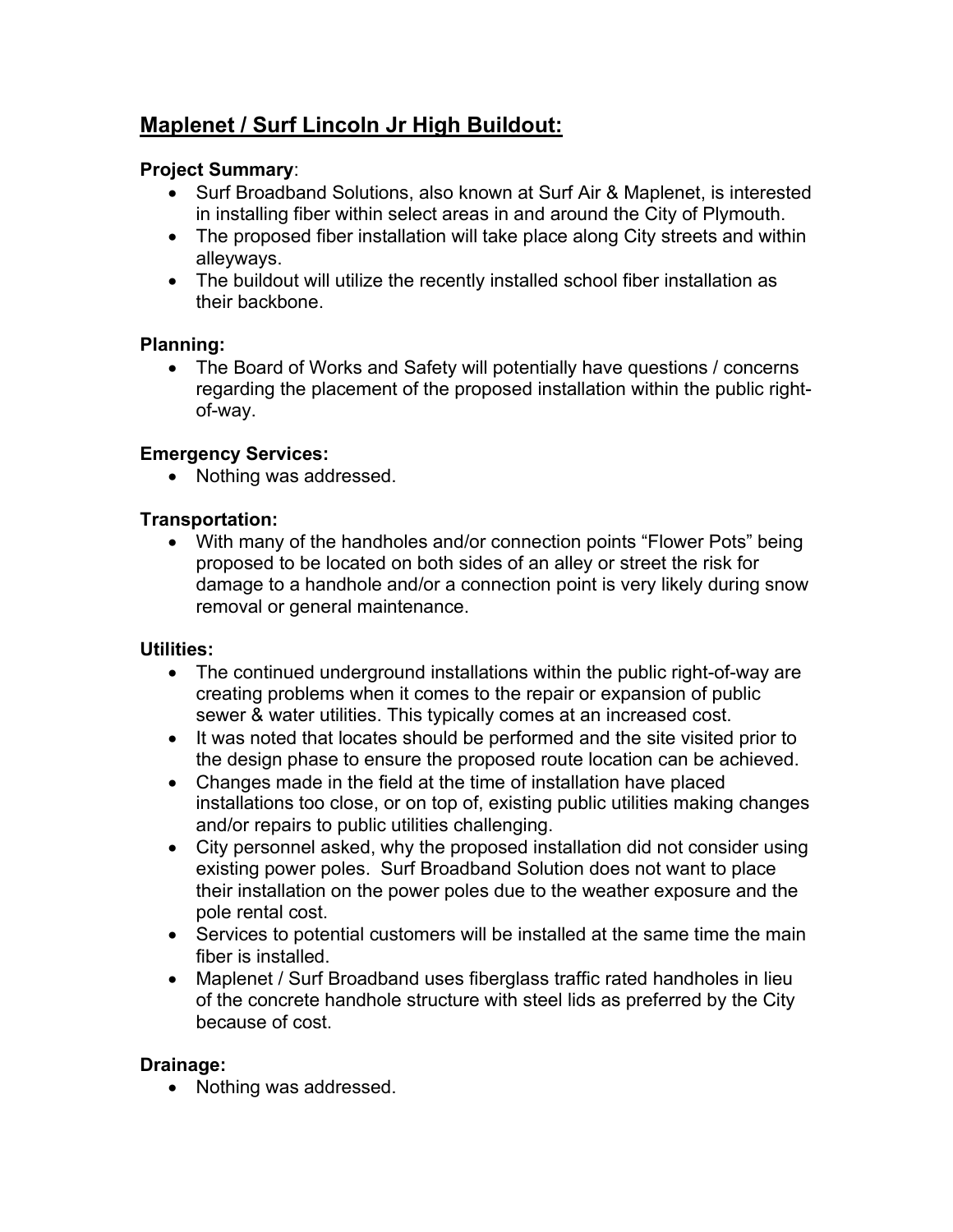#### **General:**

- Discussion took place regarding the naming of the project and the need to name a project that is a better representation of what is being done.
- Proposed cabinets are 24"x18"x48" tall and are installed above grade but over a handhole.
- Proposed handholes will be constructed of a polymer or similar material with a load rating of 22,000 lbs. Size of handholes are 24"x18"x 24" tall and are installed below grade with an at grade lid. The placement of handholes are determined by splice connections.
- Service Connection "Flower Pot" structures are plastic and are not traffic rated.
- Drawing Legend: Yellow = 12 strand fiber, Purple = 24 strand fiber, Light Blue = 48 strand fiber, Orange = 96 strand fiber. Thumb Tacks = above grade cabinets.
- 1 Strand of fiber will feed 32 homes.
- Paul Storm with the Troyer Group will send the City a digital file to try and achieve better clarity of the proposed installation. Update: received file, proposed layout is based on 2016 Google Earth images and still does not provide the level of detail the City is used to seeing with this type of buildout.

## **Questions:**

- If a handhole is damaged by the public or the City who is responsible for fixing the damaged handhole and who pays for it?
- Who is liable for accidents involving a damaged and/or undamaged handhole?
- During the recent "Maplenet" buildout, that included interconnecting some of the schools in the area, a vast majority of the approved route locations were being placed under the existing sidewalks to avoid public utilities. Why was the installation not placed under the sidewalks as approved by the City?
- Regarding above ground markers used for identification and locating. Can Surf Broadband use the, at grade, version of the "FINK" marker to reduce the unsightly above ground markers needed for this project?

## **END OF MEETING**